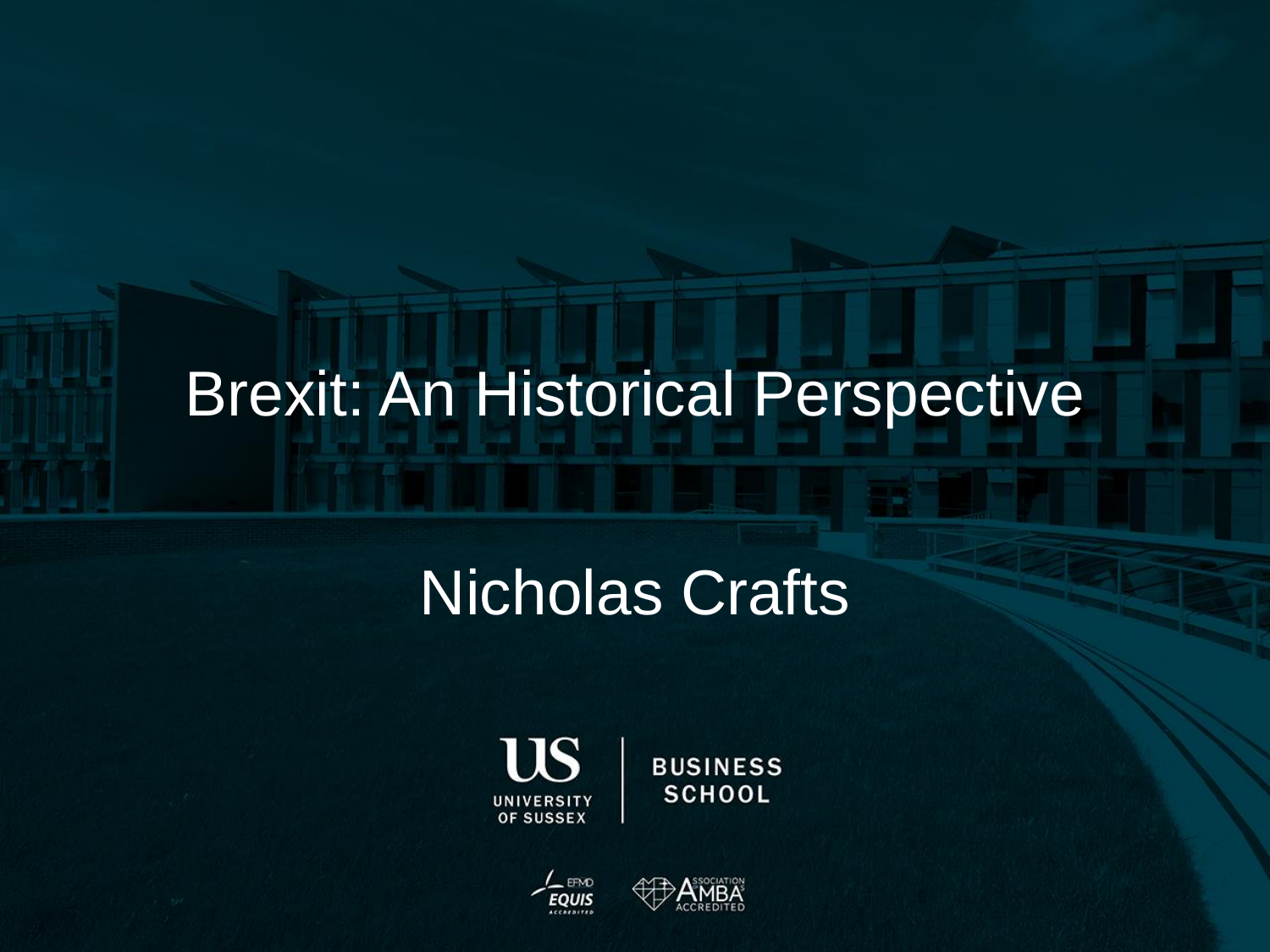#### **UK Relative Economic Performance**

- Very disappointing pre-1973
- Subsequent improvement
- Quite good 1995-2007
- **NB:** supply-side policies under national control were much more important for these outcomes than EU membership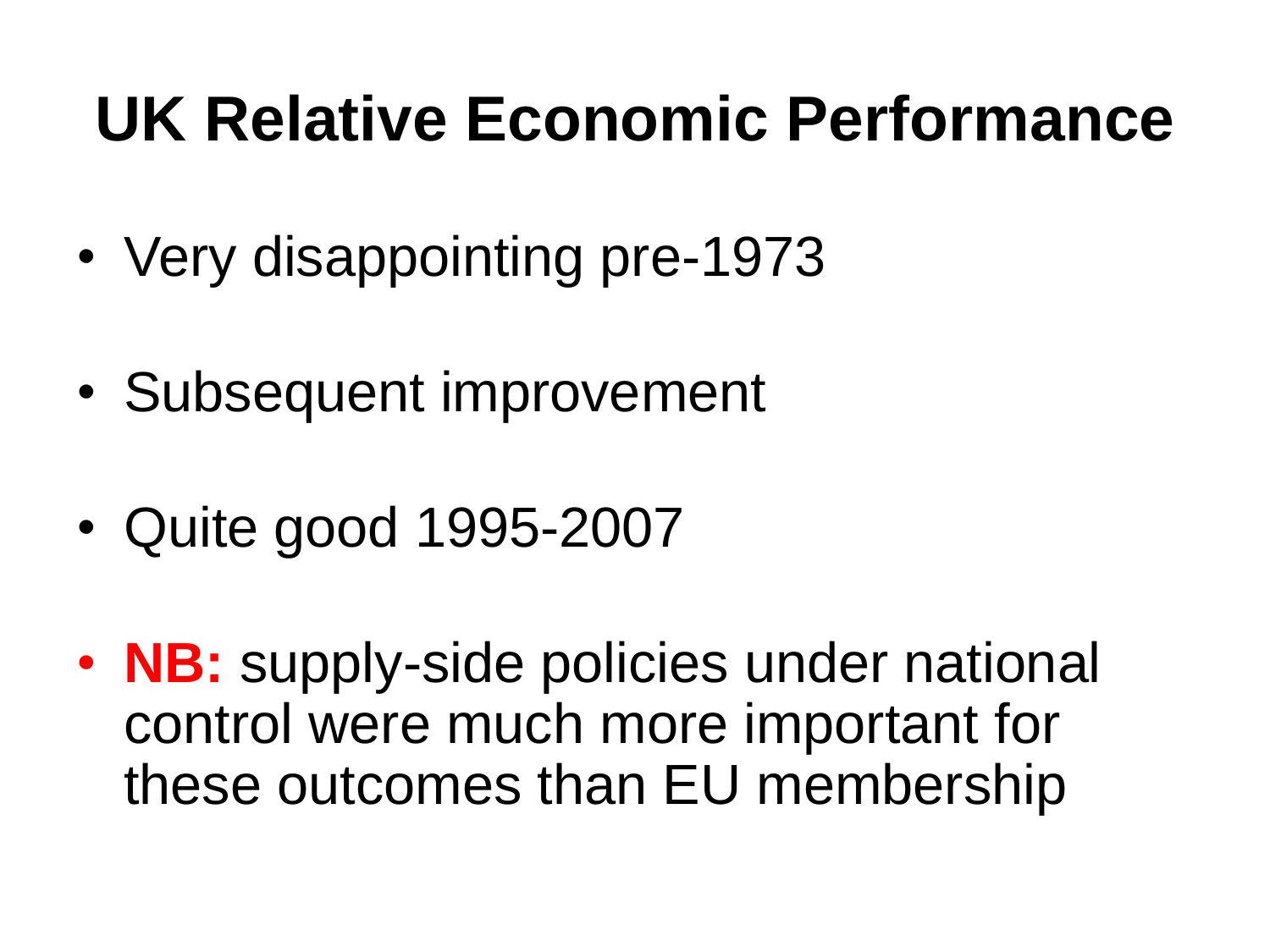# **UK Y/HW Growth (% per year)**

(Crafts, 2020; The Conference Board, 2020)

| 1700-1760 | 0.25    | 1873-1913 | 1.06 |
|-----------|---------|-----------|------|
| 1760-1780 | $-0.01$ | 1924-1937 | 0.70 |
| 1780-1800 | 0.46    | 1950-1973 | 3.74 |
| 1800-1830 | 0.29    | 1973-1995 | 2.18 |
| 1830-1856 | 1.11    | 1995-2007 | 2.08 |
| 1856-1873 | 2.06    | 2007-2019 | 0.23 |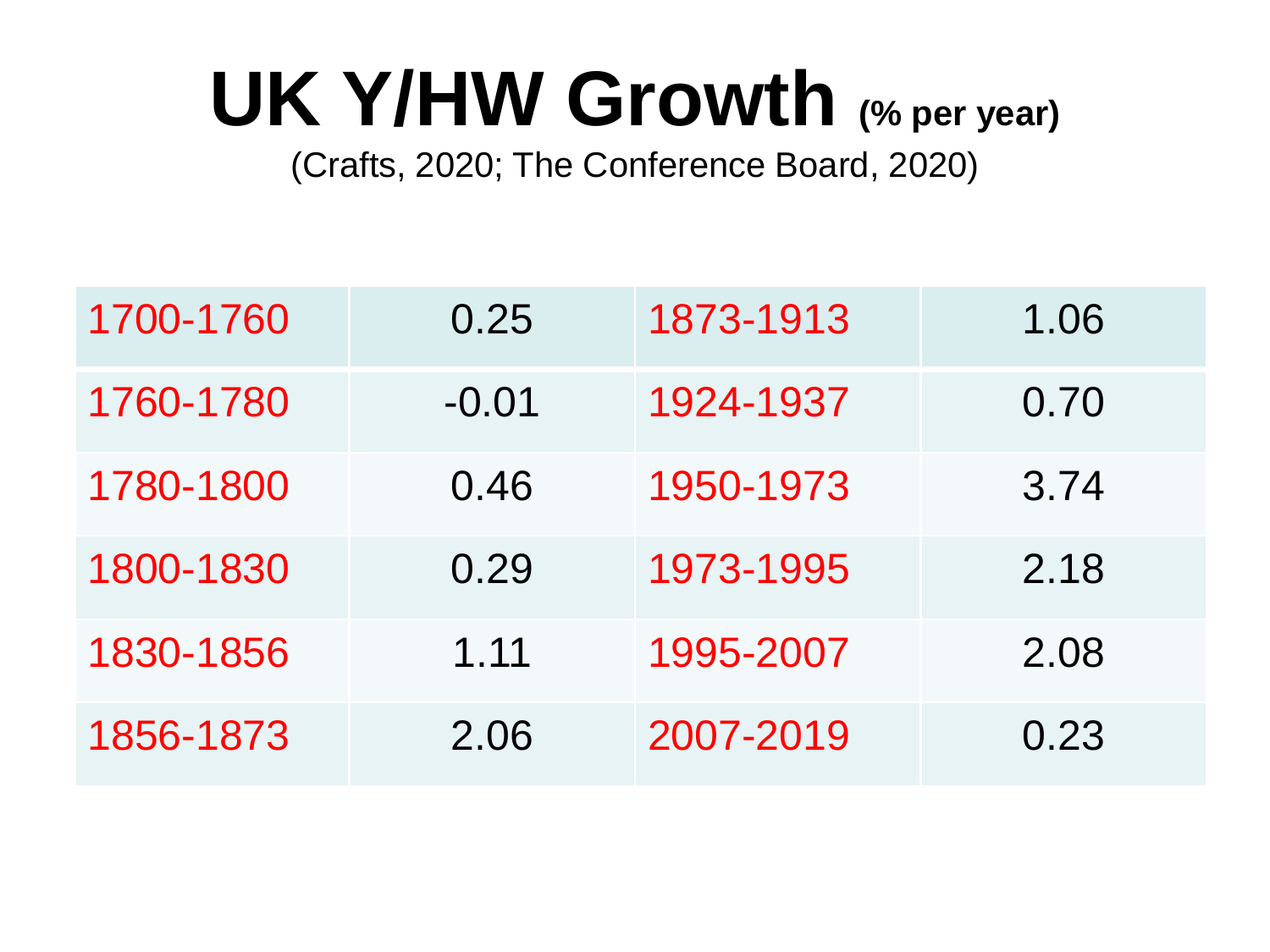### **Comparative Y/HW Growth (% per year)**

The Conference Board (2020)

|           | <b>France</b> | <b>Germany</b> | <b>UK</b> | <b>USA</b> |
|-----------|---------------|----------------|-----------|------------|
| 1950-1973 | 5.29          | 5.91           | 3.74      | 2.57       |
| 1973-1995 | 2.67          | 2.86           | 2.18      | 1.27       |
| 1995-2007 | 1.56          | 1.69           | 2.08      | 2.65       |
| 2007-2019 | 0.65          | 0.65           | 0.23      | 1.30       |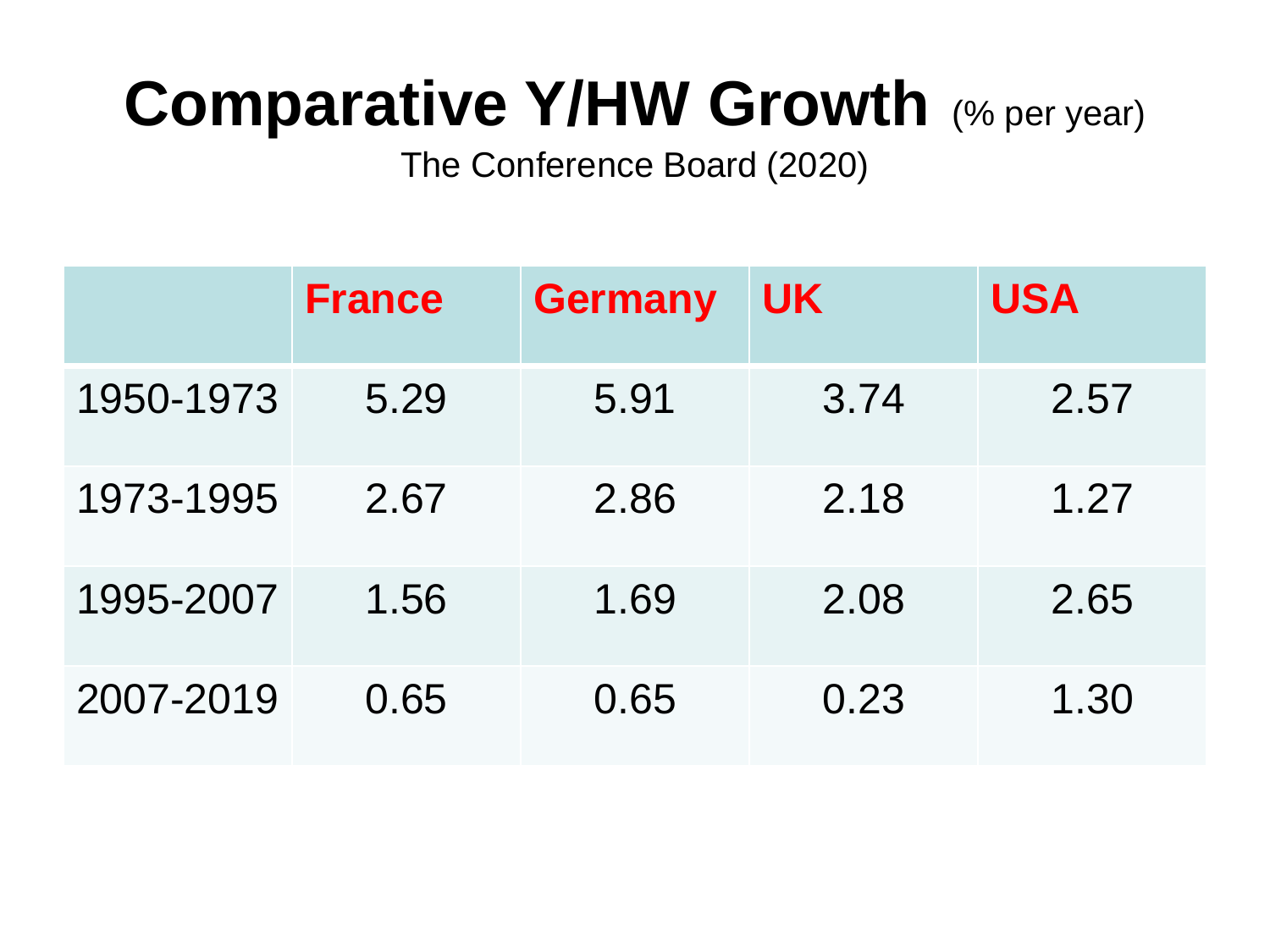# **Relative Y/HW** (UK = 100)

**(**The Conference Board, 2020; OECD, 2020)

|              | 1950  | 1973          | 1995                  | 2007  | 2019  | 2019* |
|--------------|-------|---------------|-----------------------|-------|-------|-------|
| France       | 62.5  | 110.9         | 124.8                 | 120.2 | 128.1 | 115.9 |
| Germany 54.5 |       | 110.1         | 129.2/ 121.6<br>104.6 |       | 126.5 | 113.3 |
| <b>USA</b>   | 151.6 | $147.1$ 122.3 |                       | 120.9 | 130.1 | 122.5 |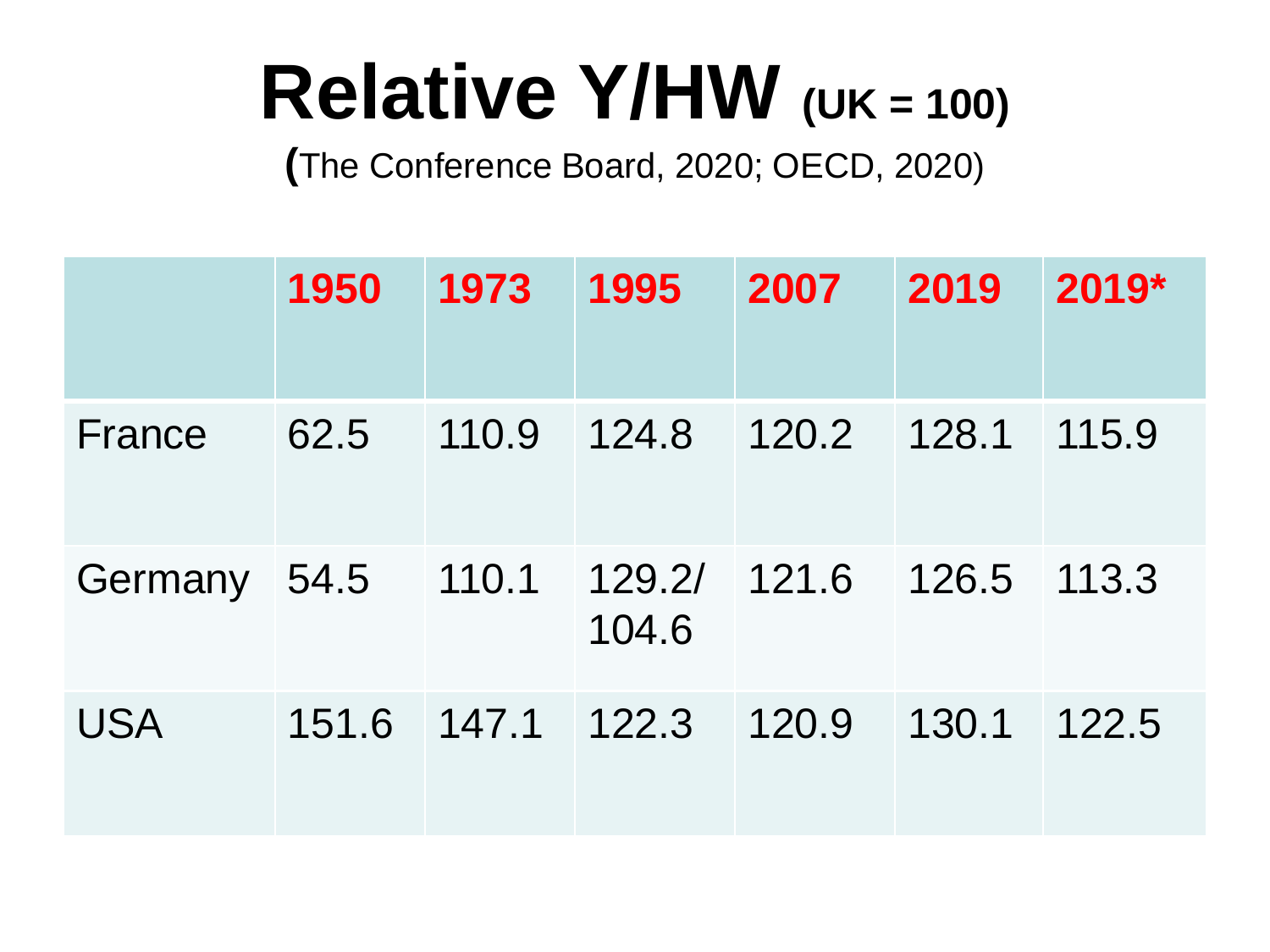# **Golden-Age UK Policy Errors**

- It's supply-side policy that matters through incentive to invest and to innovate
- **Policy was constrained** by pursuit of full employment through wage restraint based on trade-union cooperation
- Key policy concerns include: taxation, industrial relations, industrial policy, nationalization, protectionism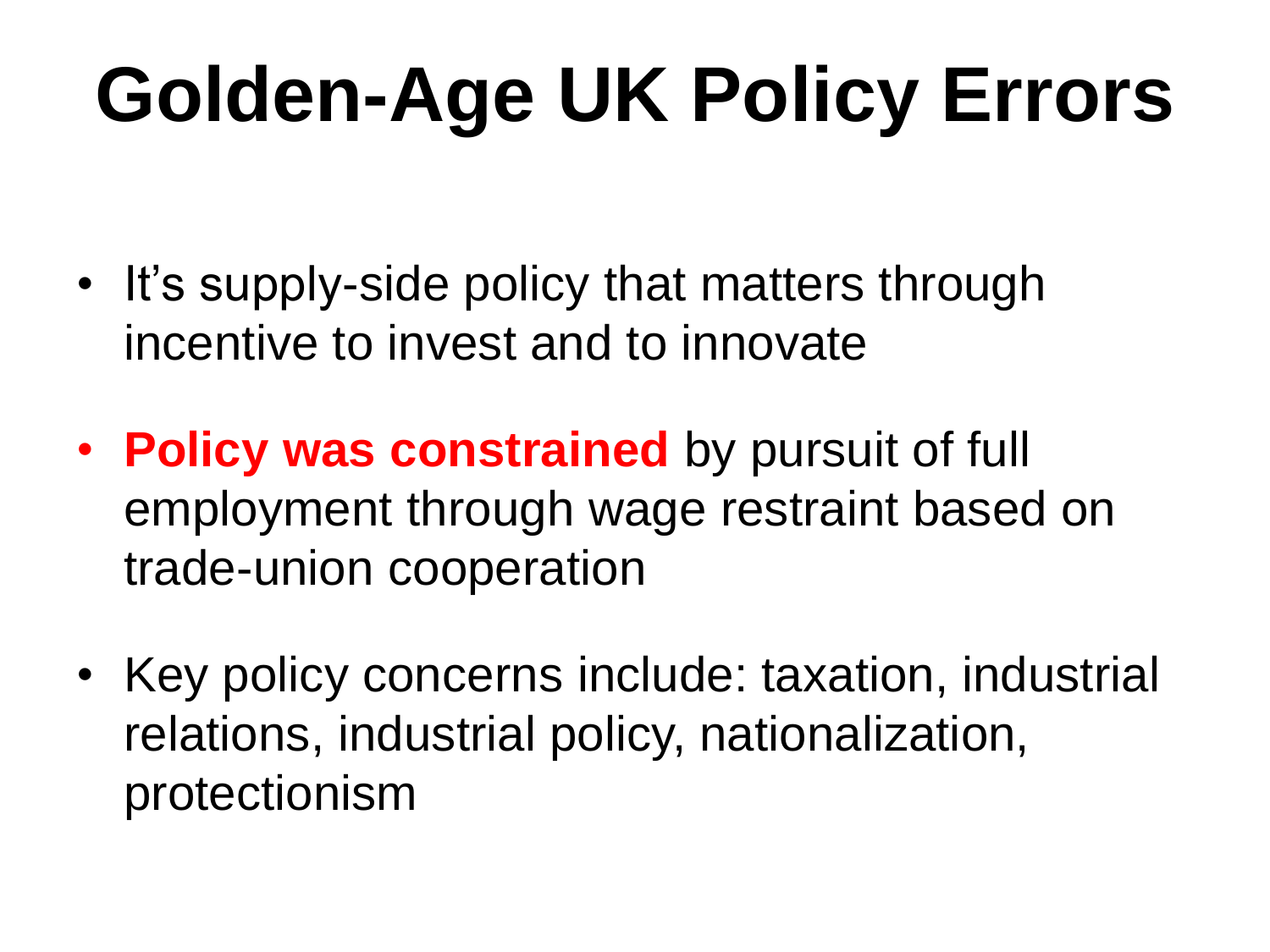## **Traditional Criticisms of Postwar British Industry**

- Weak and incompetent management
- Debilitating industrial relations
- Seriously inefficient use of inputs
- NB: these were all **nurtured by inadequate competition** in product markets (Nickell et al.,1997; Prais,1981) interacting with the historical institutional legacy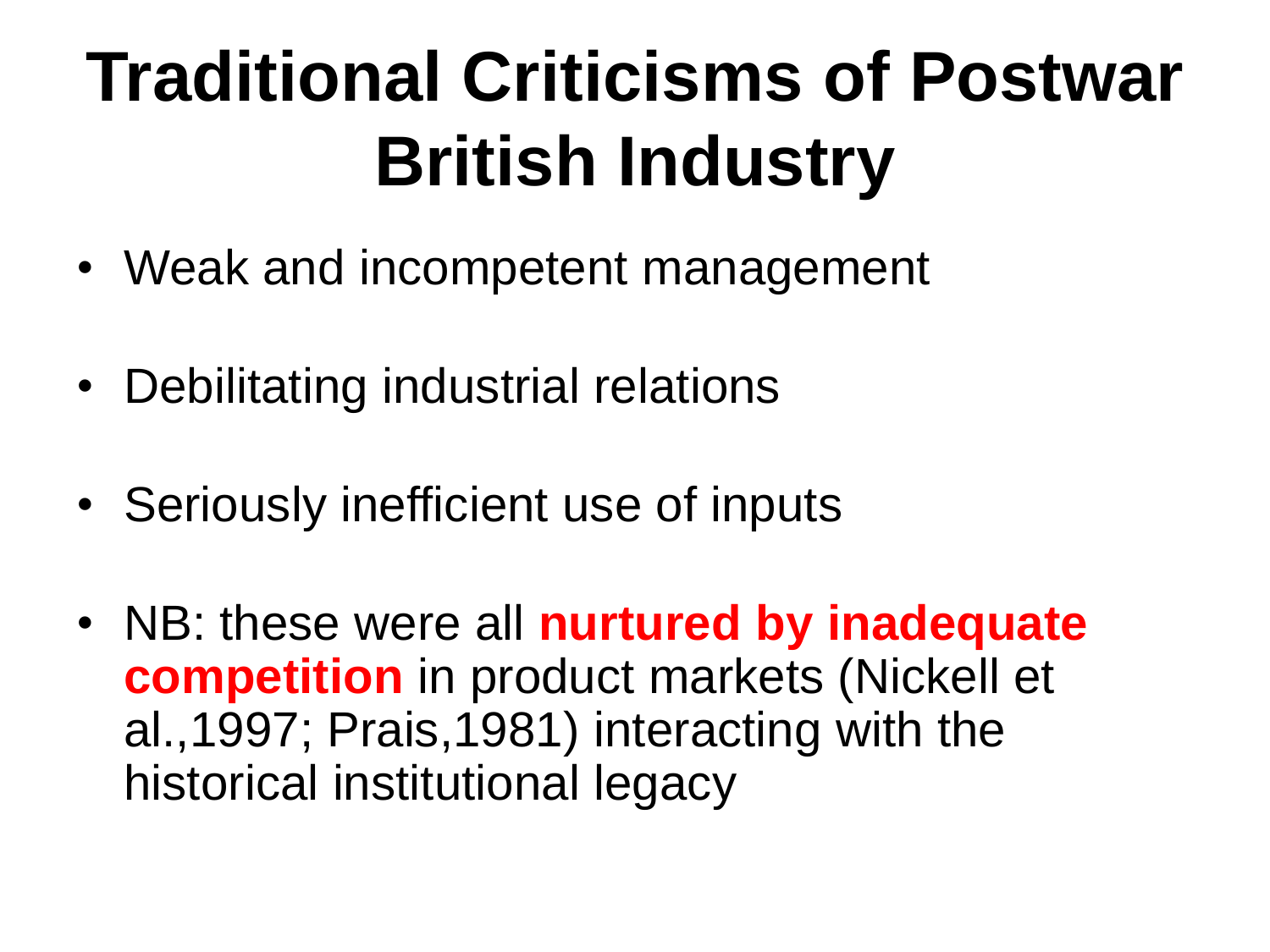# **EU Entry: Impact on UK GDP**

- **Based on gravity model** in Baier et al. (2008), UK trade with EU members rose by 33.0% and total UK trade increased by 17.1%
- Using lower-bound elasticity of impact of more trade on real GDP in Feyrer (2019), **increase in Y/P = 8.6%** (similar methodology to HMT, 2003)
- NB: synthetic counterfactuals method gives similar result (Campos et al., 2019)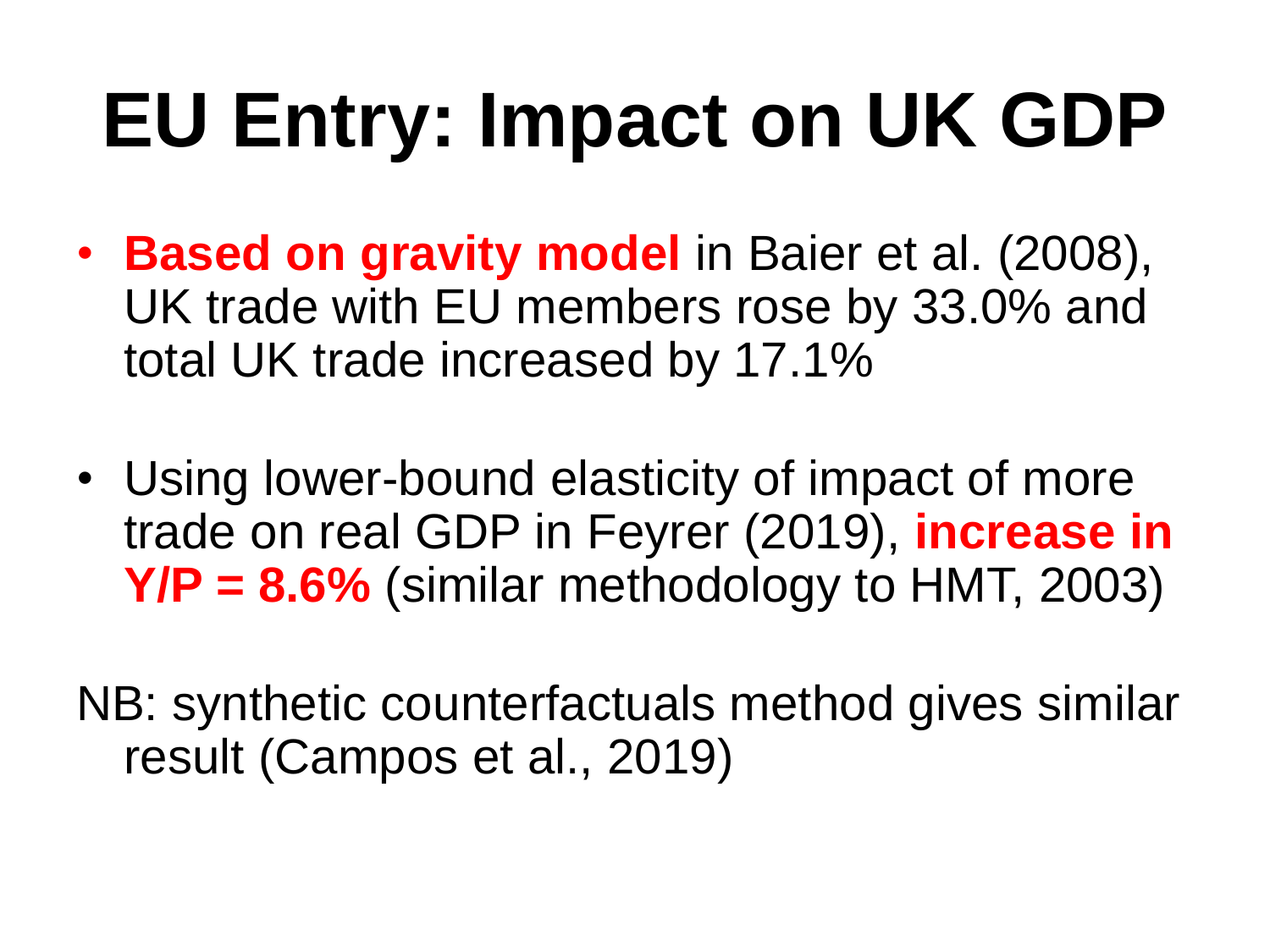# **Context of UK Entry**

- Joining EU in 1973 came after a long period of protectionism and relative economic decline
- Entry was an important part of increasing competition in UK and an important antidote to bad management and debilitating industrial relations (Crafts, 2012); it was **part of the Thatcher Experiment**
- Explains where a lot of the 8.6% might have come from as (partly) anticipated by Williamson (1971)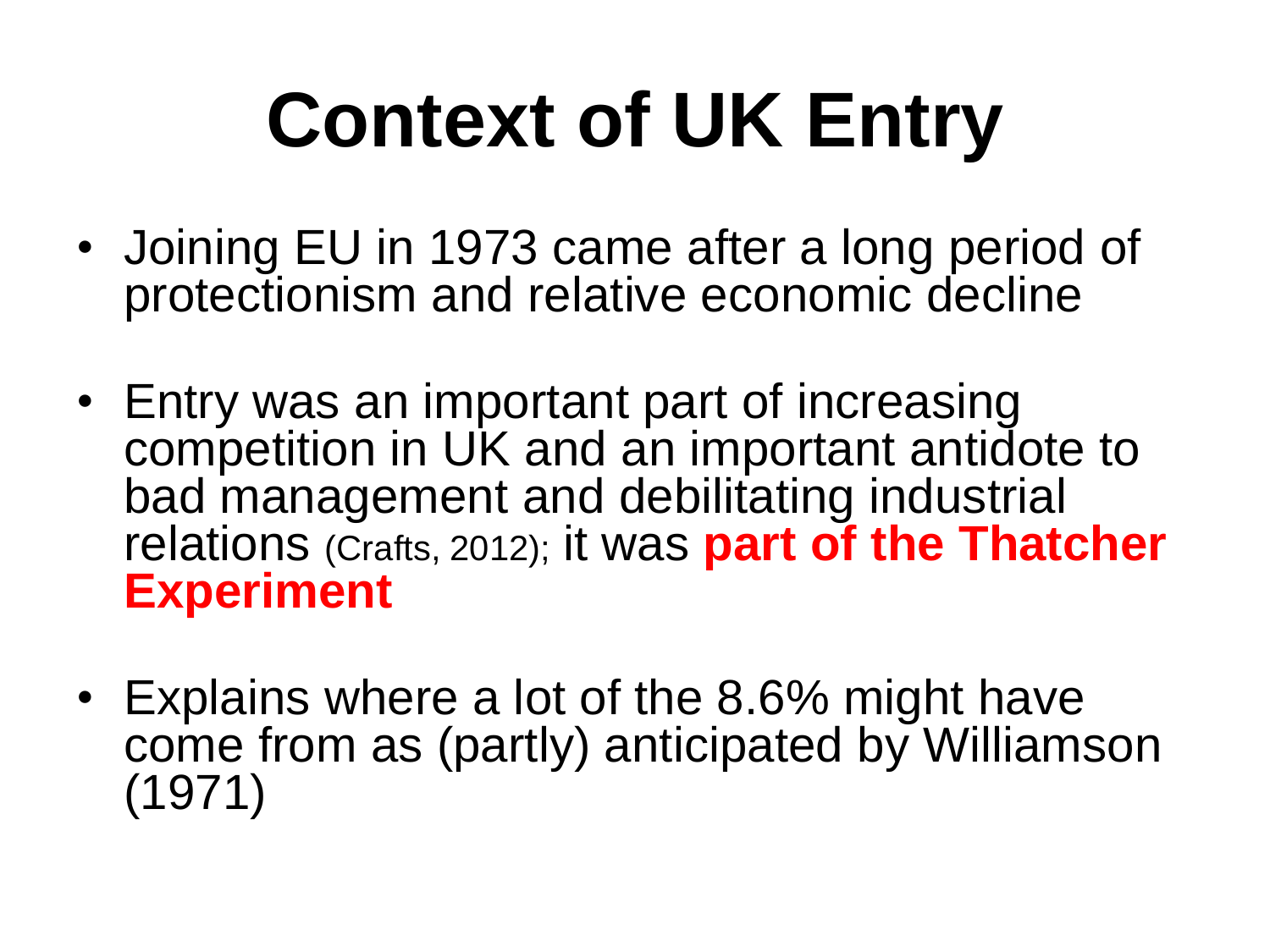# **EU Membership**

- UK joined EEC in 1973 and was subsequently subject to EU rules on state aid and competition policy
- These provided a **'commitment technology'** which reduced UK policymakers' discretion and increasingly they precluded selective industrial policy and a 'public-interest' criterion in mergers policy
- However, horizontal industrial policy which addresses market failures was allowed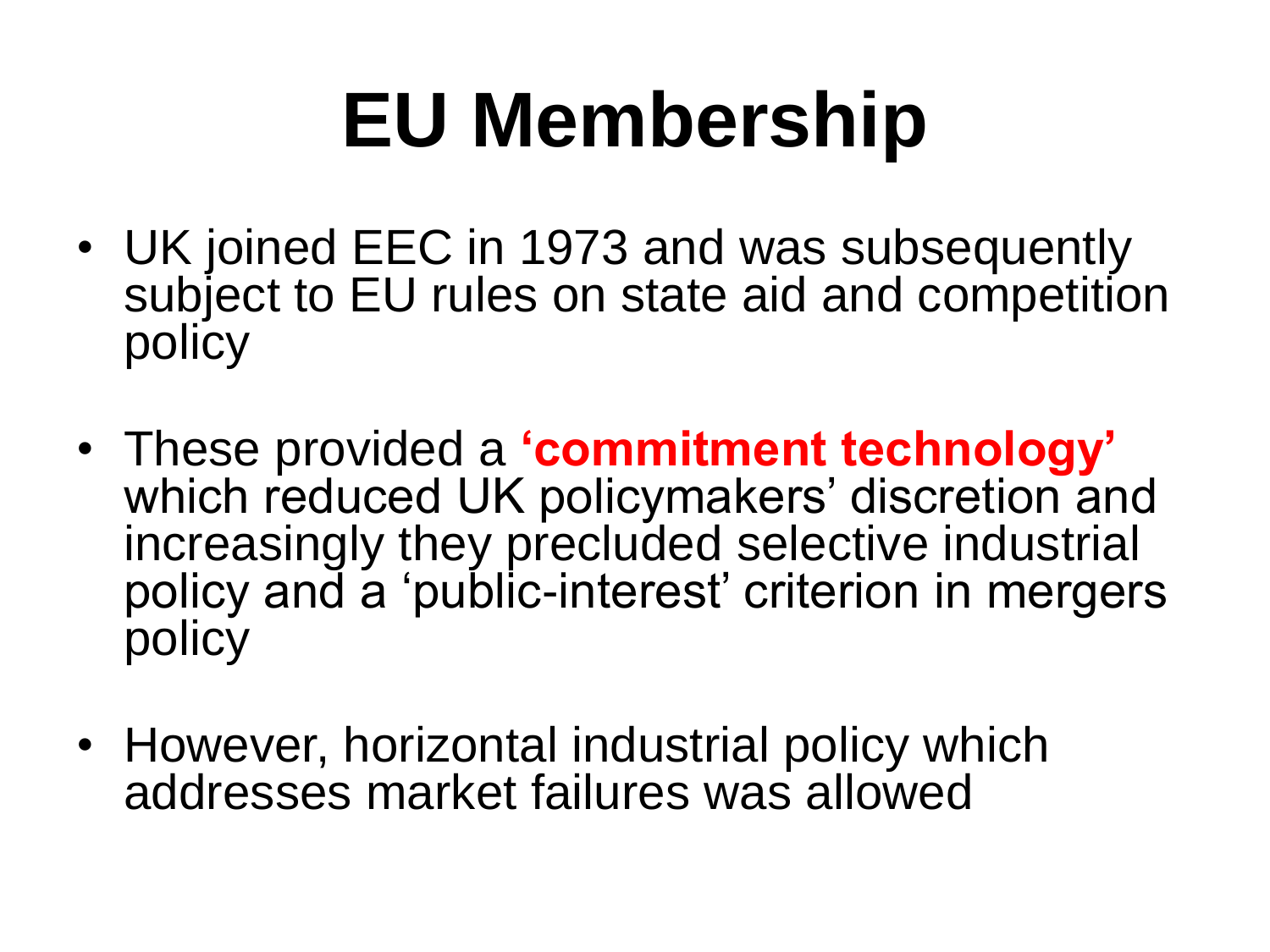#### **Increased Competition and Productivity Performance**

- Increases in competition correlated with 1980s productivity growth at sectoral level (Haskel, 1991)
- Openness promoted TFP growth in catch-up model for manufacturing sectors post-1970 (Proudman & Redding, 1998)
- Single Market shock improved TFP in plants exposed to agency problems (Griffith, 2001), raised patenting in close-to-frontier industries (Aghion et al., 2009)
- Entry and exit accounted for 25% Y/L growth in 1980-5 manufacturing rising to 40% in 1995- 2000 (Crisculo et al., 2004)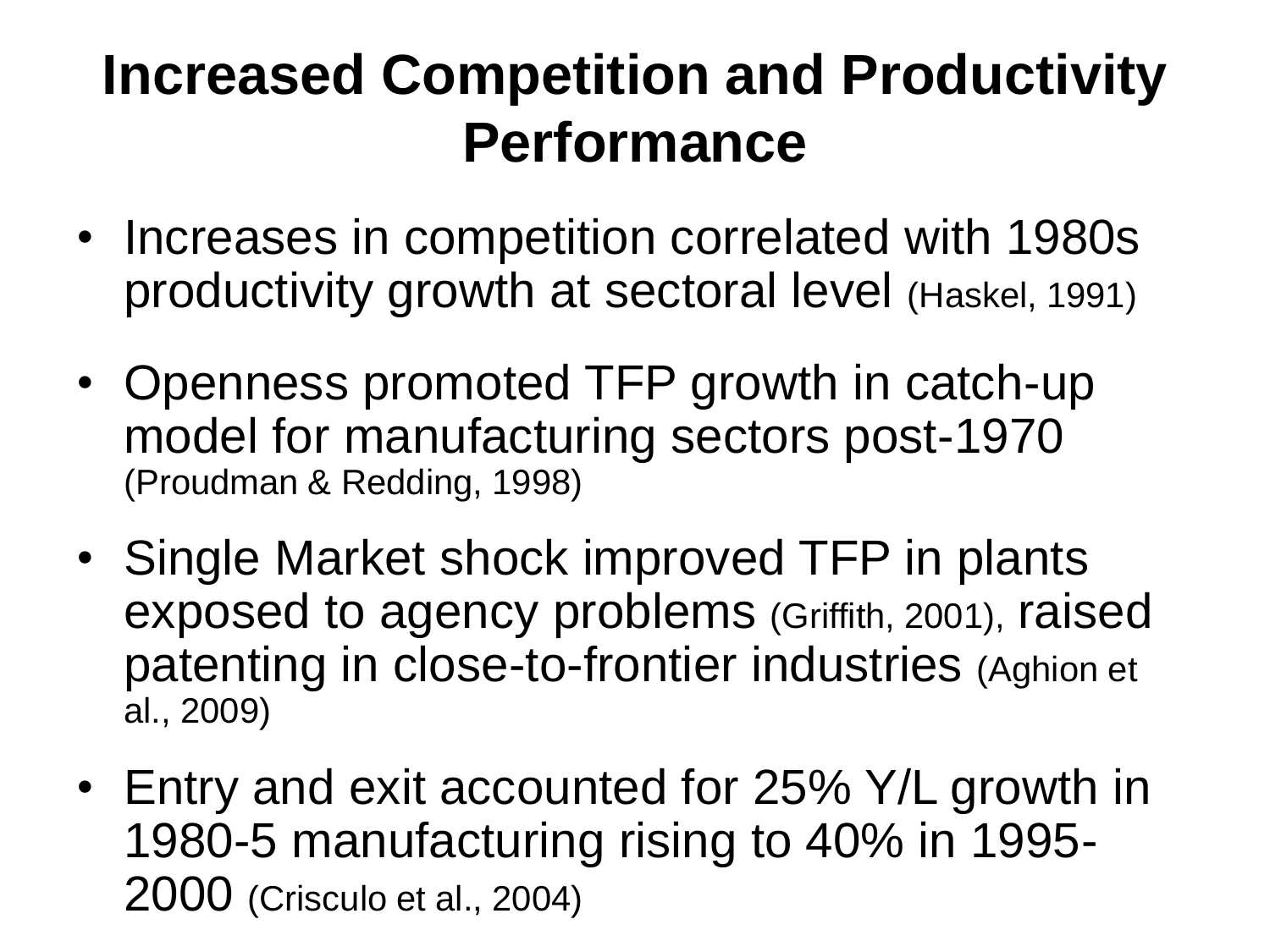### **Increased Competition: Effects via Industrial Relations**

- During the 1980s and 1990s, increased competition reduced union membership, union wage mark-ups and union effects on productivity (Brown et al., 2008; Metcalf, 2002)
- Surge of productivity growth in unionized firms in 1980s as organizational change took place under pressure of competition (Machin & Wadhwani, 1989)
- De-recognition of unions in face of increased foreign competition had strong effect on productivity growth in late 1980s (Gregg et al., 1993)
- Multi-unionism in an industry reduced TFP growth by 0.75pp from the 1950s through the 1970s but had no effect thereafter (Bean & Crafts, 1996)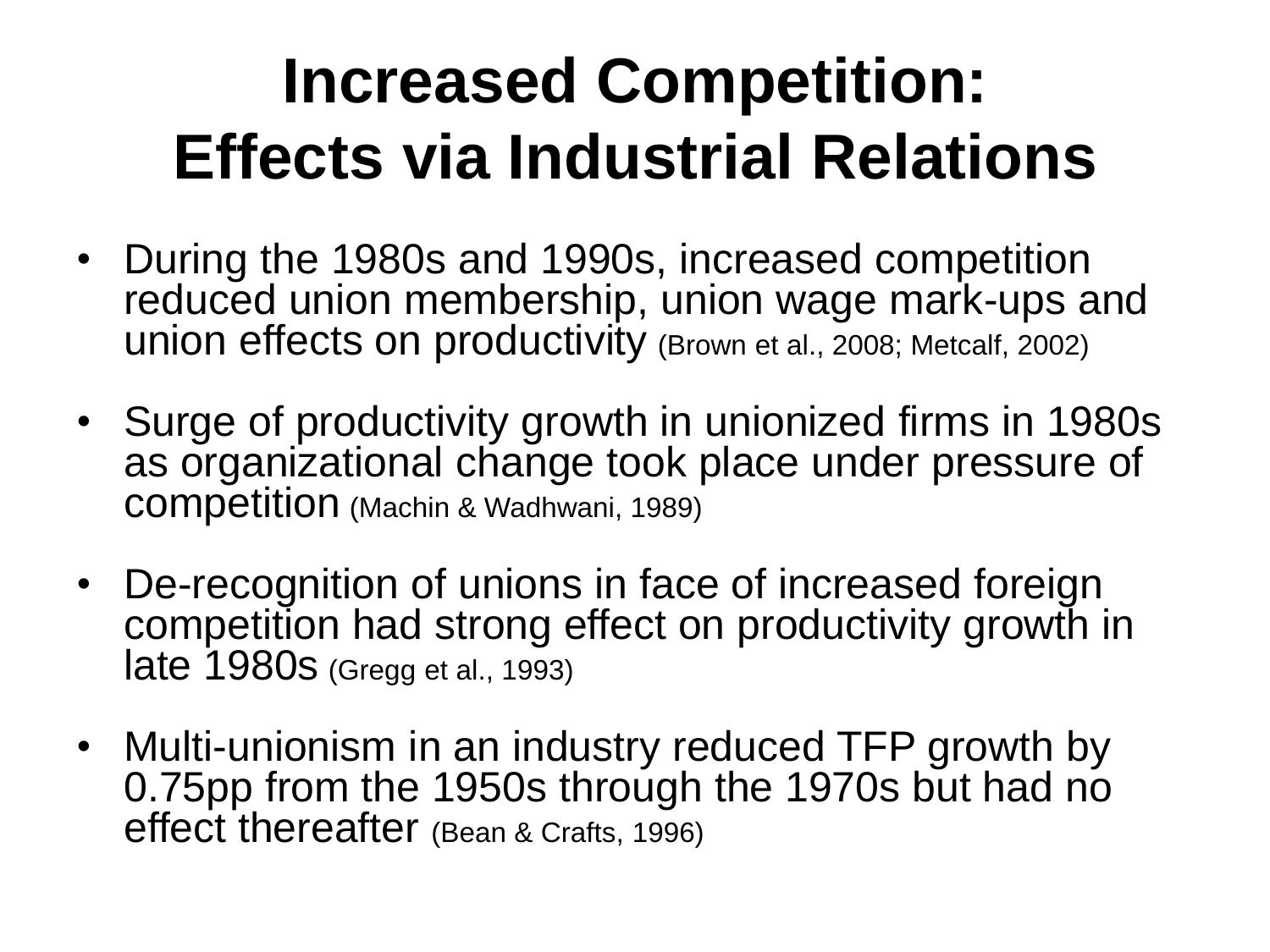## **Is Brexit 1973 in Reverse?**

• Estimates of medium-term impact on productivity levels suggest that it may be

#### **BUT**

• Industrial relations reformed Market for corporate control improved Competition policy stronger Trade costs lower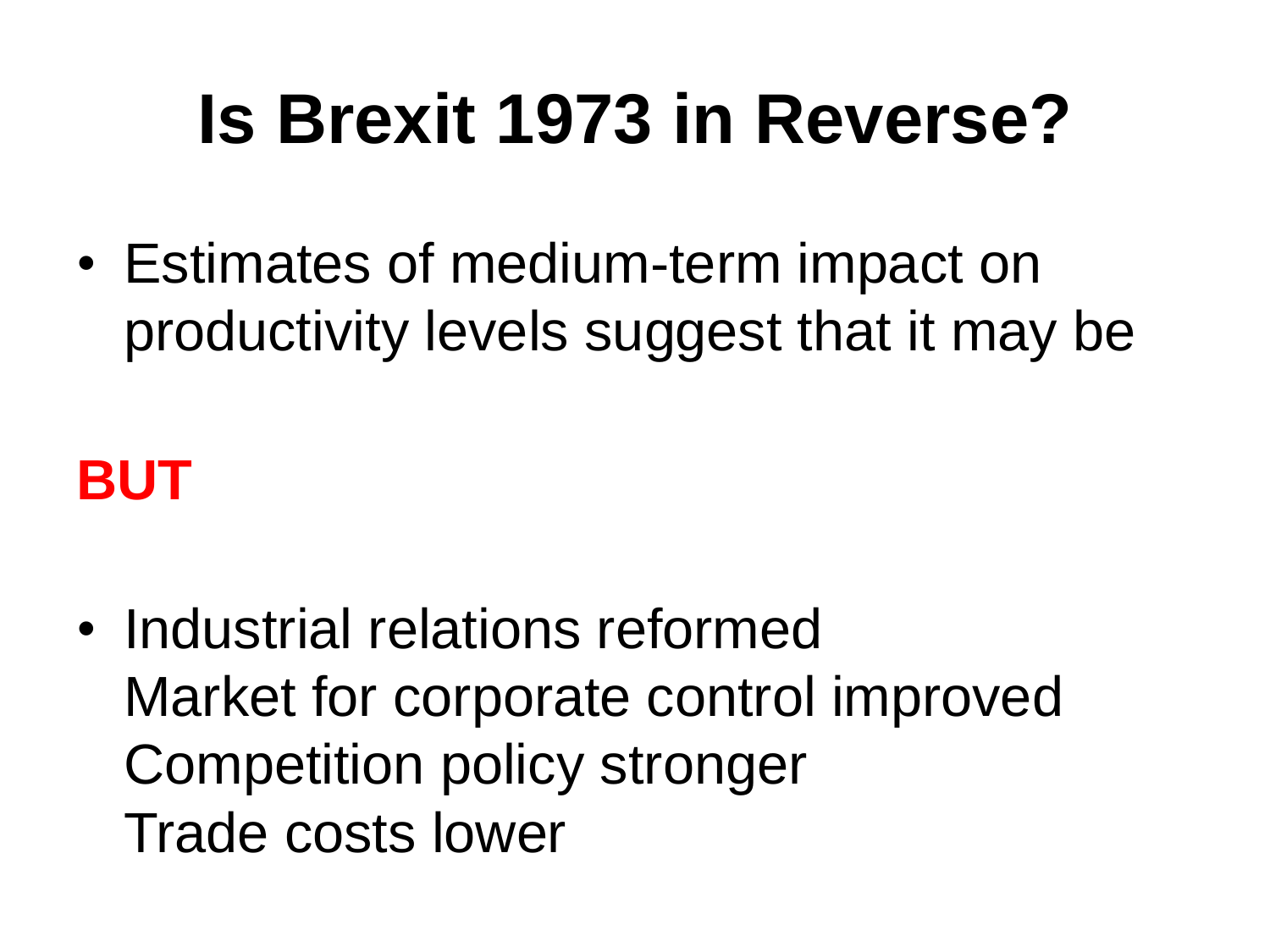## **Reasons to Worry**

- Brexit is not a route to better supply-side policy but may be the opposite
- Entry and exit rates have fallen (Lui et al., 2020) while industrial concentration and mark-ups have risen (CMA, 2020)
- Industrial policy is highly exposed to government failure as we saw in the 1970s (Wren, 1996) and is no longer subject to EU rules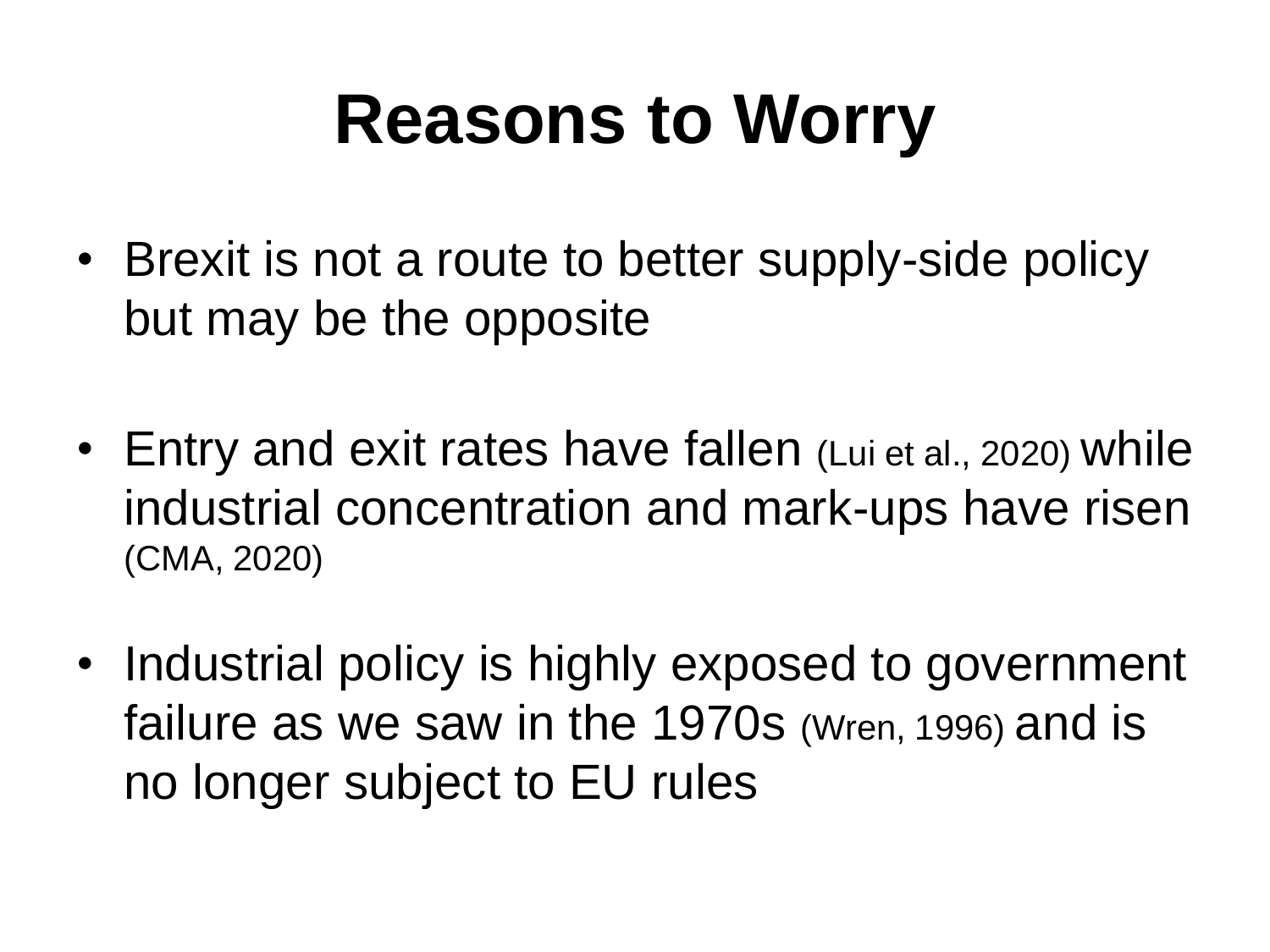# **Subsidy Control in TCA**

- Six principles and subsidy control authority: implementation up to UK
- Weaker than EU state aid but stronger than WTO rules
- Desirable that design of SCA stops return to 1970s; independence, scope and enforcement powers matter
- Consultation outcome not yet known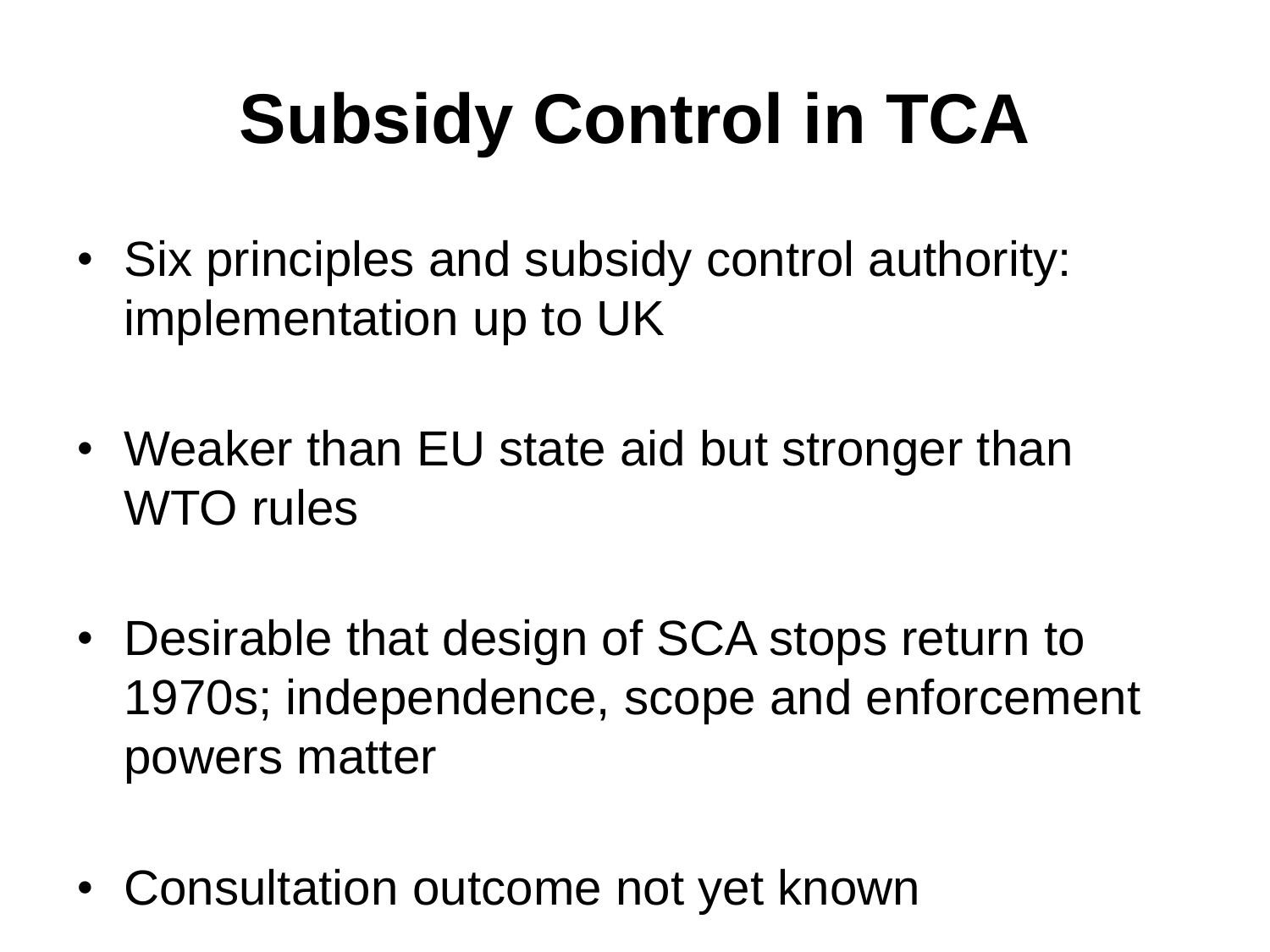## **The View from No. 10**

- *'We will back British business by introducing a new state aid regime which makes it faster and easier for the government to intervene to protect jobs when an industry is in trouble'*  (Johnson, 2019)
- 'Red-Wall' Votes Matter!